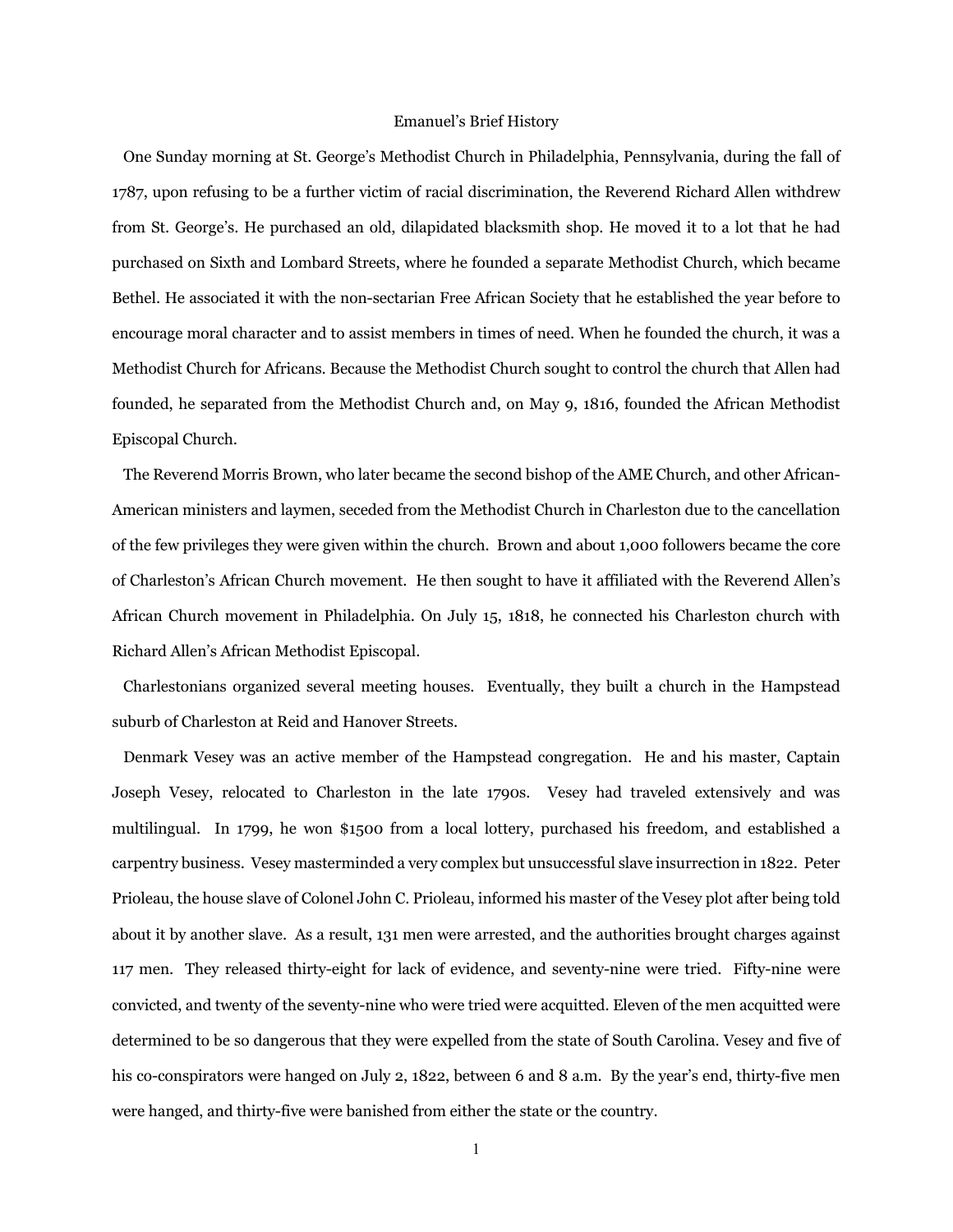Local whites later reacted to Vesey's planned uprising by destroying the Hampstead church and by imposing even more strict regulations on the African-American community. Because of further white hostility, the African church became dormant. Many members went back to white churches, while others continued to worship within the African Church tradition secretly. This continuation of meetings of the Hampstead congregation enabled them to resurface with 3,000 members in 1865.

 On September 6, 1865, the trustees of the new but unincorporated Emanuel African Methodist Episcopal Church purchased the present site of Emanuel. This site was most appealing because it was on the north side of Calhoun Street, where African Americans could live and worship more freely under county jurisdiction. Bishop Daniel Alexander Payne, who was forced to leave Charleston in 1835 because he operated a school that was outlawed by the state, returned exactly thirty years later from the north and reorganized the congregation. He founded the South Carolina Conference of the African Methodist Episcopal Church and became its first bishop. The Reverend Richard Harvey Cain, who later became a member of the United States House of Representatives in 1872, was assigned as the congregation's pastor. The church was named "Emanuel," meaning "God with us."

 The wooden two-story church that was built on Emanuel's present site in 1872 was damaged by the devastating earthquake of August 31, 1886. The construction of the present structure started in the spring of 1891. It was completed in the spring 1892 under the leadership of the Reverend Lewis Ruffin Nichols for \$35,000. The magnificent brick Gothic Revival structure with encircling marble panels was redecorated and stuccoed from 1949-1951 under the leadership of the Reverend Frank R. Veal for approximately \$67,487. The bodies of the Reverend Nichols and his wife were exhumed and entombed in the base of the steeple of the church so that "they may forever be with the Emanuel that they helped to nurture."

 The toil, dedication, and superb skills of Emanuel's builders are the basis for the church being a monumental example of architectural splendor. The exterior's brilliant white with "Charleston green" trim warmly greets all visitors and passersby. Through the vestibule is the sanctuary that contains the 1892 wooden pews, altar, and floor. The three chandeliers also date to the original electrification of the building, except for the globes that were replaced by the present ones in the 1950s and 1960s. The massive pipe organ, purchased for \$800, was dedicated in 1908 and still bellows the same rich notes today. It is located in the choir loft to the rear of the sanctuary facing the pulpit. The gas lamps of days past have been preserved and line the sides of the church above and beneath the balcony railings. A string of dentil work,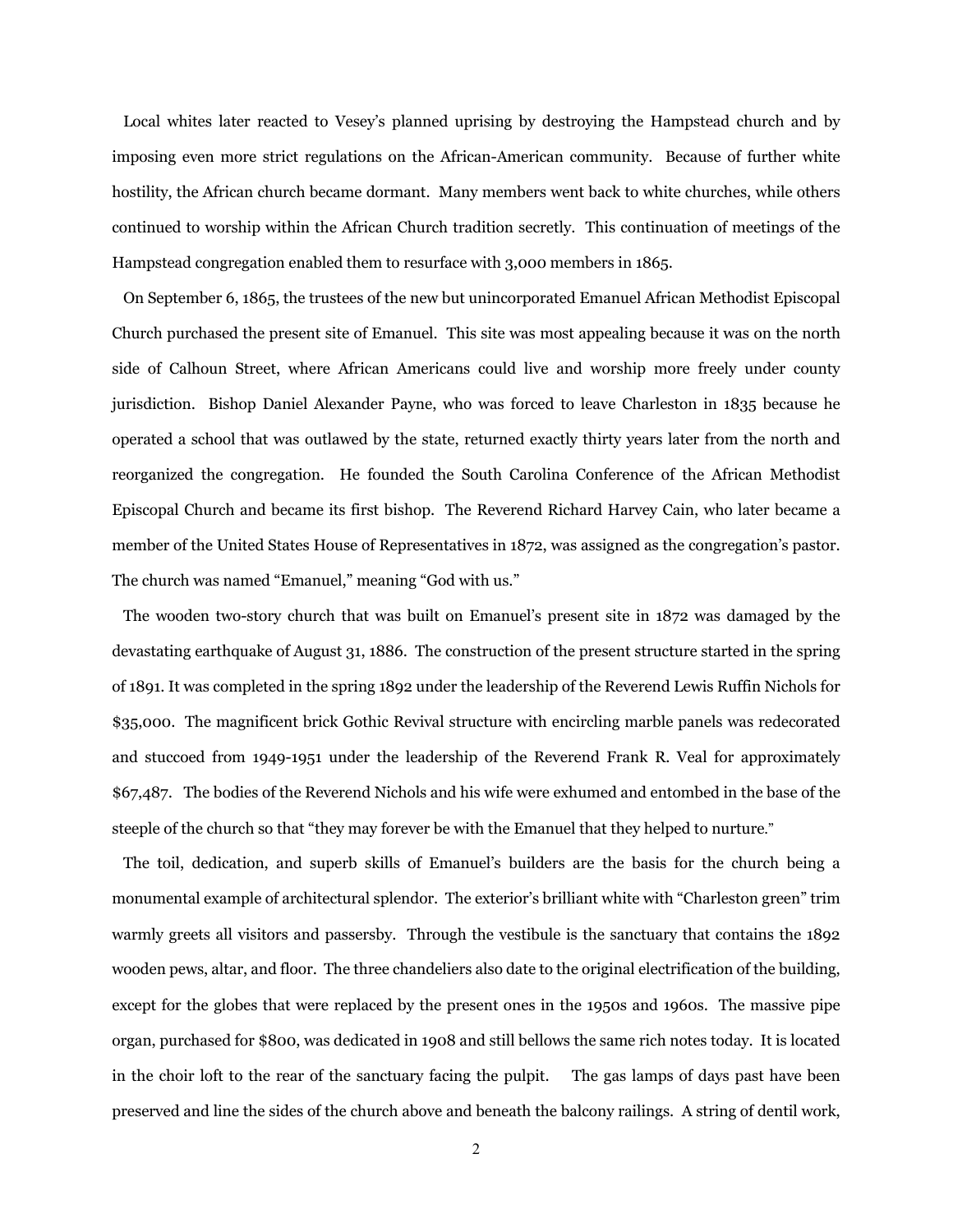a prevalent architectural device, is between the two rows of gas lamps on both sides of the church.

 Two murals of Christ are mounted on either side of the altar. They were painted by John H. Green, a local African-American artist, in 1945 and commissioned by the church's Repair Club. Beneath them are two marble memorials honoring the Bishop Richard Harvey Cain and Bishop Moses Buckingham Salter, former pastors who dynamically led their congregations. They became the fourteenth and twenty-first bishops, respectively. A majestic stained-glass window stands between the murals, allowing the sunlight to shed a peaceful glow behind the altar.

 Thirty-three men (including Morris Brown) and one woman served the congregation as its pastor. Of the thirty-four pastors, five of them became bishops, five served as college presidents, and one became a general officer of the AME Church. The general officer was the Reverend A. W. Holman. In 1978, Reverend Holman came to Emanuel from Bethel AME Church in Georgetown, South Carolina. He was a native of Lincolnville, South Carolina, which was founded by Blacks after the Civil War. The leader of the movement to purchase the land for the town was the Reverend Richard H. Cain. The town was named for Abraham Lincoln. Reverend Holman provided the leadership for the restoration of portions of the church in 1979. He served as Emanuel's pastor from 1978 to 1988. Holman came back to Emanuel as a congregant in 2000, after he retired from his position as director of the department of salary supplement of the AME Church. He died in 2004.

 A bequest in Reverend Holman's will giving the church some of the books from his personal library and \$5,000 to build a suitable bookcase for the books provided the resources for Emanuel's A. W. Holman Memorial Library. The bookcase was designed by Willi Glee and built by Larry Imlas of Low Country Case and Millwork. The library was dedicated on September 9, 2018.

 As a result of Hurricane Hugo on September 21-22, 1989, Emanuel and some of its properties sustained great damage. Over \$230,000 was spent for repairs to the church alone, including the replacement of its 1903 wood-framed steeple that was destroyed. A new steel-framed steeple was dedicated on August 26, 1990. Under the steadfast leadership of the Reverend John H. Gillison, who came to Emanuel in 1988, the church was able to move forward to a strong recovery from the disastrous aftermath of the hurricane.

 In December 1998, under the leadership of the Reverend Dr. William Smith, the church received a new copper-clad steeple after a year of restoration efforts. It is crowned with an operative gold-leaf weather vane. The steeple restoration cost approximately \$70,000. The Reverend Dr. Smith initiated a